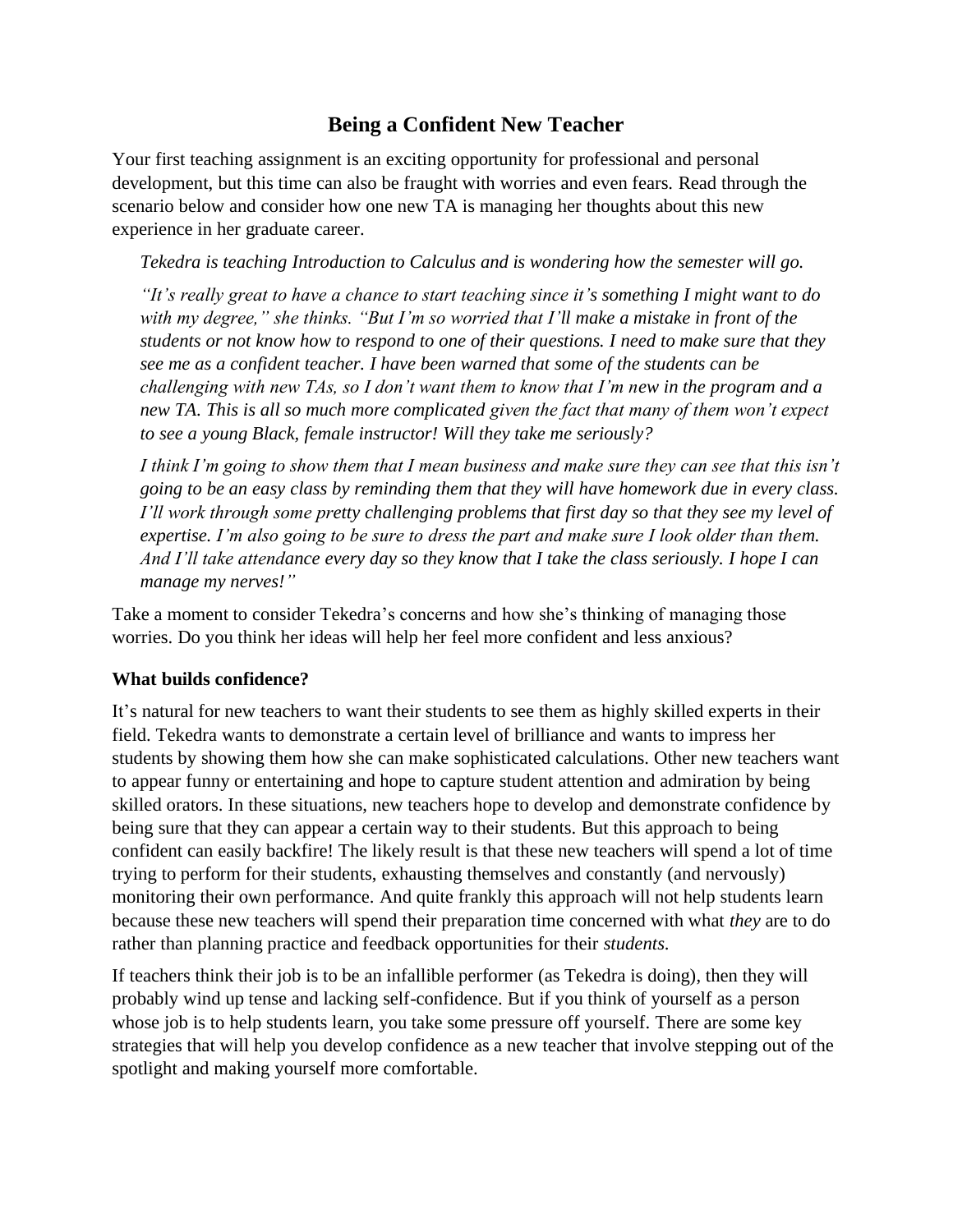### *Let your students do the work.*

Tekedra has made plans for the work *she* will do on the first day of class, but it would be more helpful for her to think about how to get her *students* working right away. When you plan class meetings around work that students will do, this takes the pressure off you and allows you to calmly observe student work and provide support and feedback. These kinds of class sessions are fun to prepare and much less anxiety-provoking than trying to plan a class meeting where you have to be the central figure who models, demonstrates, or lectures. And quite frankly, students learn better when *they* do the work rather than watching *you* do the work. The best way to get students to take you seriously as a teacher is to show them that when they come to class, they will have exciting and meaningful work to do, and you will be there to guide them and give them feedback on their efforts.

A productive way to structure student work into your class is to have students do some work right away at the start of each class meeting. You might have students work on a problem, analyze a short case, write down two questions they have based on the assigned reading for the day, or predict the results of a study or an experiment. This routine gets you out of the spotlight, and it gives you some time to organize yourself and get settled in the class. You may want to review your notes for the day one more time, walk through the room to hear how students are thinking, drink some water or coffee, and get any materials or media prepared. When students finish work, ask for a few ideas and then guide them into your own short lecture after clearing up any confusions and giving recognition to the new ideas or solutions students have generated. Using an opening routine like this can help you feel confident and calm as you plan your class meetings and as you implement them. You can have students do work in the middle and at the close of class as well. Use the last few minutes of class to help students see how the work they've done is helping them by having them write a minute paper about one thing that is now clearer to them. Alternately you can have them write about one thing that is still confusing them. You can find many ideas for getting students working in Angelo and Cross's *Classroom Assessment Techniques* (see reference below).

Keep in mind that the point of giving students work to do isn't to make them feel that you are a strict task master, but rather to help them learn. When we use work as a threat as Tekedra is planning to, we send the message to students that we are harsh and unapproachable and that the course will be unpleasant. These kinds of attempts to appear serious to our students usually have the effect of creating anxiety and frustration on the part of students, interfering in their relationship with us. Tekedra worries that her students might challenge her, but she will make them more likely to do so if they resent her—and they might if she uses work as a way to threaten or punish them.

### *Respond honestly if you don't know an answer.*

Tekedra is fearful about making mistakes in front of her students and this is a common fear among new teachers. Keep in mind that if you use the strategy of having students do work throughout the class meeting, you'll be less worried about making mistakes. But no matter how we've organized class time or how well we've prepared, it is inevitable that students will ask questions we can't answer. Not being able to answer a question does not mean you are foolish,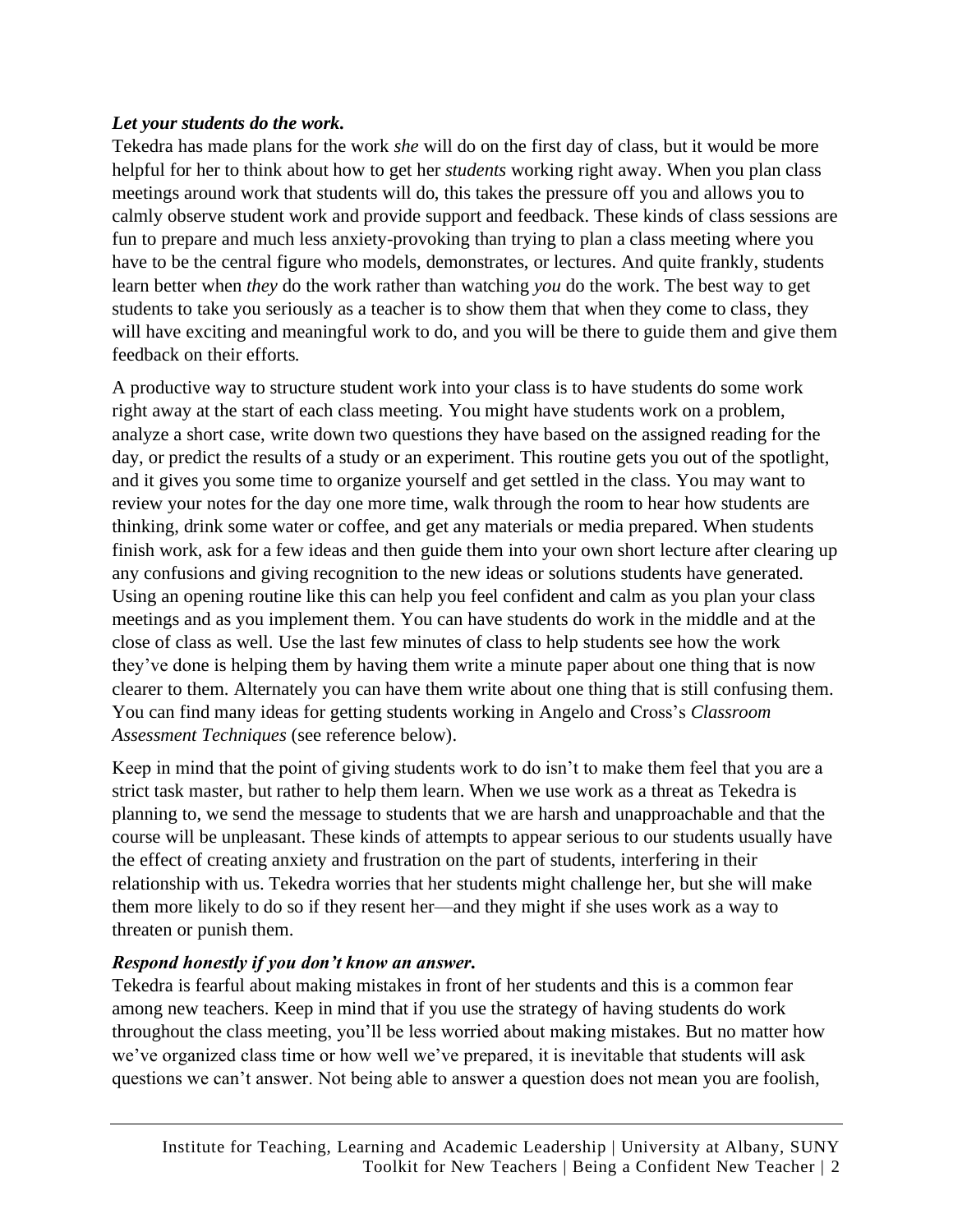unprepared, or a poor teacher. As a graduate student you are developing your expertise and probably know a lot about some things in your discipline and less in other areas in your discipline. That is normal and it is the case for your professors as well! It's important to normalize the situation so that it doesn't worry you and keep you up at night.

So, what do you do when you don't know an answer to a student question? Respond honestly! Here are some ways to do that:

- "That's an interesting question and I'm not sure I know the answer. But I'm going to write it down and do some research and respond to you at our next class meeting."
- "That's a question that is a bit outside my area of expertise. I'm going to talk to Professor X who specializes in that area. I'll share her ideas on Blackboard in an announcement."
- "You've asked an important question. I have a couple potential ideas about that, but I want to mull that over a bit. Let me do some careful thinking before I respond. How about I address that at our next class meeting?"
- "I want to answer your question, but it is going to take us into an area I'd planned to explore later in the semester, when we look at Y and Z. Let me think of some answers that will suffice until we dig into those topics later. I'll send out an email with some ideas before our next class meeting."
- "That's a big question. I think it could be useful if we all do a little research on this. I'm going to think about how we can investigate this together and share our ideas."

In all these cases, make good on your promise to do more research or gather answers from others or from the class. When you respond in this way, students see that you take them and their questions seriously and they also appreciate that you want to take the time to answer their questions fully. This doesn't make you look foolish: it simply demonstrates that you are reflective and want to make sure they learn.

### *Start from a place of expertise.*

While you don't need to be the expert or to know everything about the subject you are teaching, it can make you feel confident to start out the semester working on a theme, topic, or focal question that you do know a lot about and feel excited about. Tekedra wants to demonstrate expertise but she decides to do so mostly out of fear. A more productive way to frame your expertise is in terms of your enthusiasm. By kicking off the semester with content that you are most comfortable with, your students will sense your motivation and the ease you feel. This means you are starting off feeling optimistic about the class, and your students will pick up on this feeling. This doesn't mean that you will baffle and astound them with your expertise, but rather that you will communicate your interest in and energy for the content with them. And it is perfectly acceptable for you to share with them that you are doing research or advanced study in this area, just as it is acceptable for you to share with them honestly when you don't have the answer to a question they pose. All teachers, even the most experienced, teach outside of their area of expertise. The trick is to work happily with what you know best and to work honestly with content you are learning or mastering right along with the students (Huston, 2009).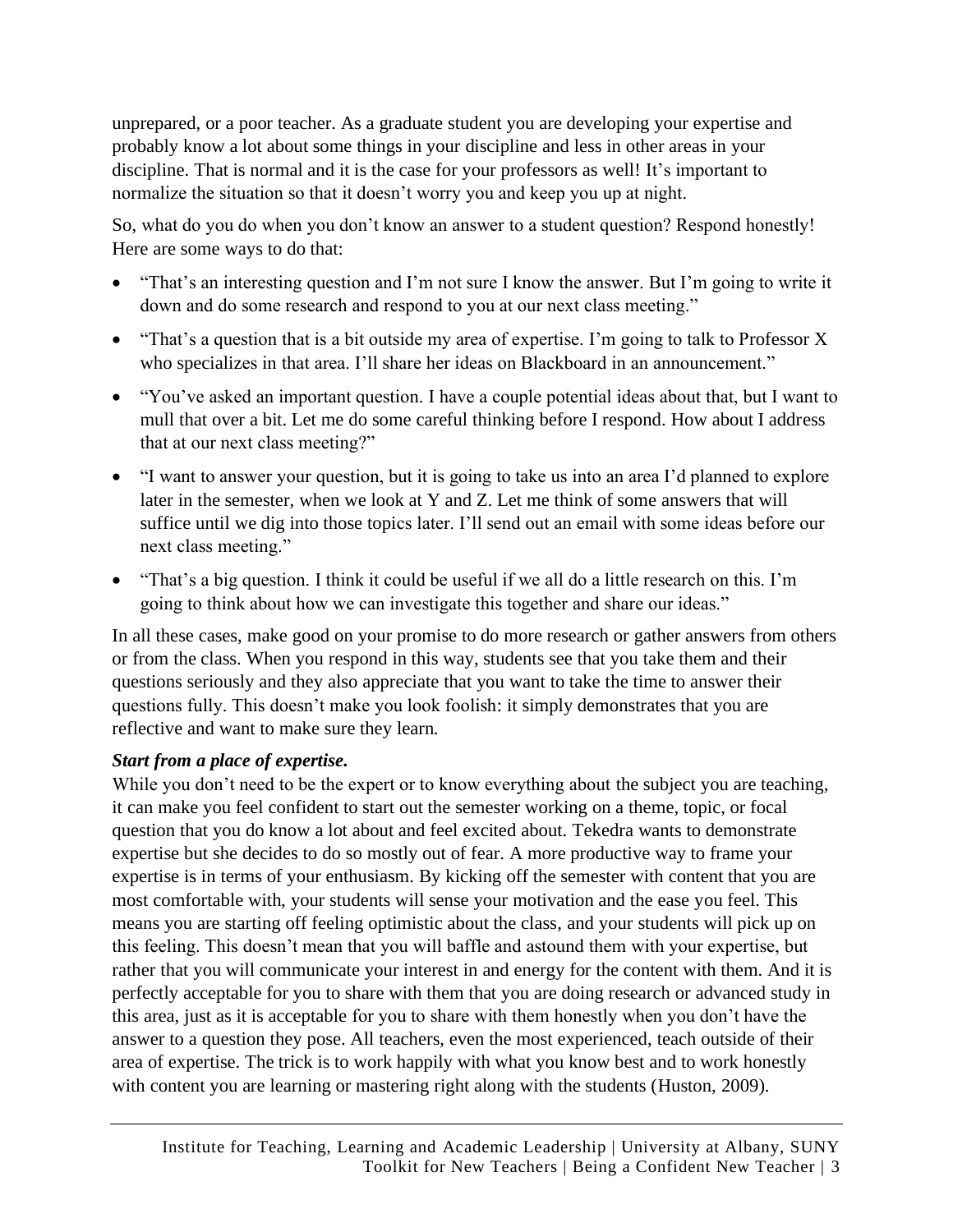Tekedra's ideas that she should hide her status as a new graduate student from the students is likely to make her feel more nervous and will only serve to make her feel more like an imposter.

## *Don't take student behavior personally.*

Tekedra, like many new teachers, is worried about students being challenging. Misbehaviors from students will be minimized when students feel that we are honest with them and attempt to create a class that gives them opportunities to try out their thinking and get feedback. However, students will, sometimes, act out in class. Many new teachers frame student misbehaviors as entitlement, laziness, or worse. And some new teachers see misbehaviors as a personal attack and feel that their students are somehow trying to make things difficult or to get under their skin. Thinking about students and their behaviors in this way would make anyone nervous! This kind of thinking is not only unproductive, but it is also not based in reality.

It's good to think through how you will manage challenging behavior ahead of time and this resource about understanding [and responding to challenging behaviors](https://www.itlal.org/tnt-challenging-behaviors/) will help you with that preparation. However, one key way to maintain a calm outlook about student misbehaviors is to use the strategy of depersonalizing these behaviors. This means recognizing that often student anger and frustration has little to do with us and has much to do with how a student is experiencing their life and circumstances. Our undergraduate students are balancing many responsibilities and stressors—school, work, family obligations, and worries about health, politics, the climate, and their own personal lives. That is a lot for young people to try to manage and integrate. Student worry and stress can bubble over and out into the classroom, but this doesn't mean you have to take their behaviors personally. You can prepare for the occasional student misbehavior and respond with compassion. By seeing student behaviors as a coping response to a complex life, we can recognize that these behaviors are not directed at us nor are they about us. By depersonalizing student behaviors, we can gain confidence and help our students.

# *Practice self-care.*

Just as you need to recognize that stress is part of your students' lives, it is crucial to recognize that adding teaching to your graduate student career brings a certain amount of stress. It is worth noting that in the scenario above, Tekedra does not stop to consider how she can help herself be less nervous by taking better care of herself. What can you do to take better care of yourself, to reduce stress generally, and to reduce anxiety before and during class? To reduce stress generally, eat healthy meals, sleep eight hours a night, and get fresh air and exercise every day. That may sound obvious, but many graduate students start to prioritize work over these basic necessities. You will be a better student and professional if you take care of yourself in these elementary ways.

To reduce anxiety before and during and after class, follow these guidelines:

• Eat balanced meals before class. Skipping breakfast or lunch will result in low blood sugar; you'll not be at your best as brain work requires fuel! Some instructors find that a small snack such as a yoghurt, hard-boiled egg, or whole grain before class helps them maintain energy throughout class.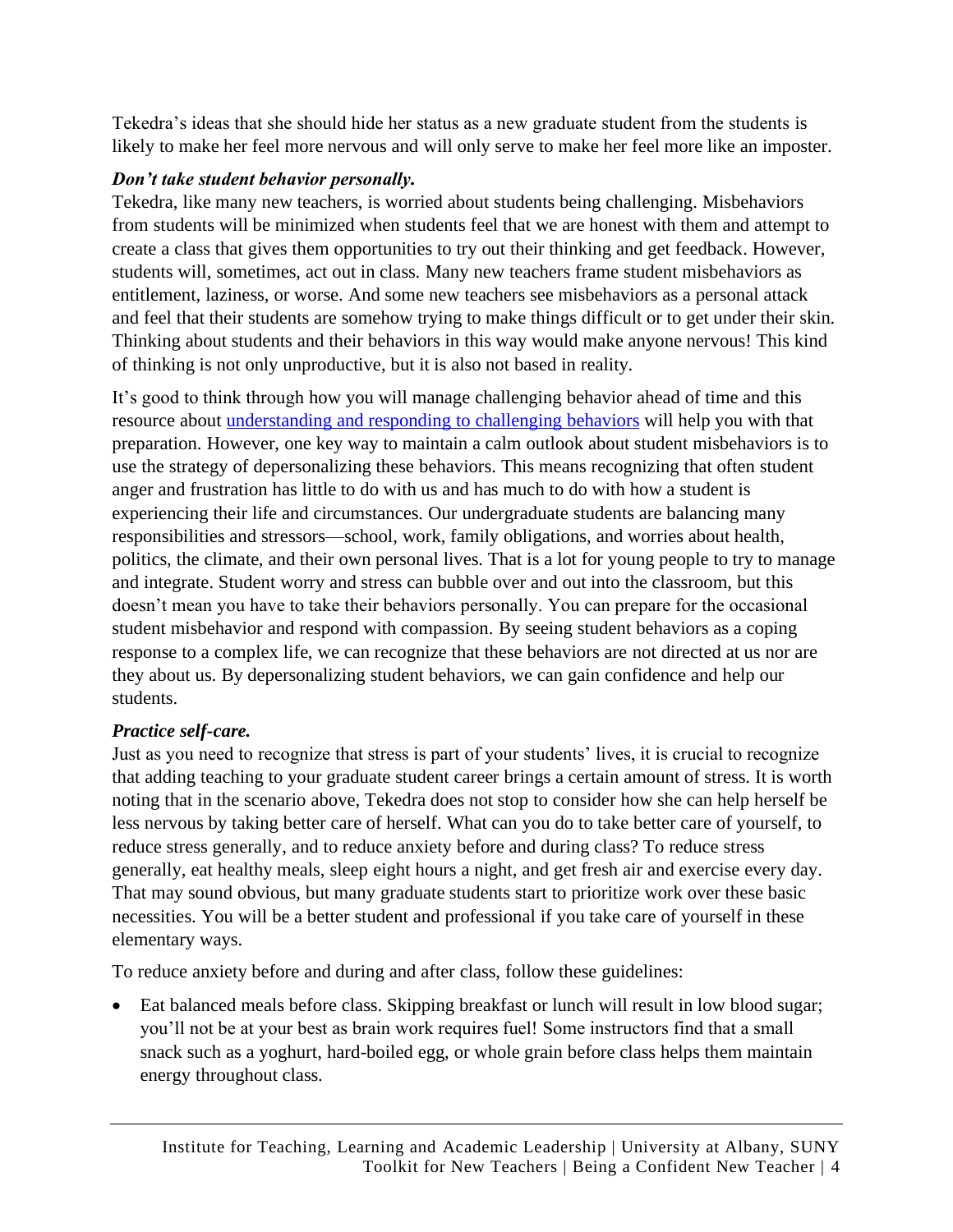- Take time before class to calm down. This might mean doing some deep breathing or yoga poses. It might mean taking a ten-minute walk in a pretty part of the campus. Create a ritual for calming down that you use before each class.
- Use positive self-talk. This means reminding yourself aloud of the ways in which you are prepared and of the ways that you don't have to be perfect. You might say something like, "I've prepared a good set of activities for today. I am ready to provide support for my students. I don't need to be the expert, but rather a compassionate teacher. And I can do that."
- Bring water with you to class. When we are anticipatory, we often get thirsty. Stay hydrated during class by sipping water. You will feel more cared for when you bring something for yourself to drink.
- Center yourself if you get nervous during class. You may at times feel waves of nervousness during class. Pause during these moments and take a sip of water and remind yourself that nervousness is not a sign that anything is wrong. Remind yourself that you are gaining experiences and things will get easier.
- Reflect after class. Take a few minutes after class to jot down what went well and what you might want to adjust in a small teacher's journal. Getting your thoughts out in this way can calm you down and also help you plan a little for your next class meeting. It also gives you some control over your experiences and perceptions.

## *Make yourself comfortable and not vulnerable.*

Tekedra recognizes that managing her new teacher anxiety involves thinking about her students' impressions of her in relation to her gender, her ethnicity, and her age. New teachers who don't fit the stereotype of the bearded white man in the tweed jacket may fear that students who cling to those stereotypes will doubt their preparation and their ability to teach. As a new teacher, it is wise to recognize that students may hold stereotypical or prejudicial beliefs about teachers. The best way to combat those beliefs is to plan class meetings that focus on students' learning and development. But worrying about fulfilling students' negative stereotypes does compound new teacher stress and may not be something that can easily be set aside. If this is a persistent concern for you, it is wise to seek out support from colleagues who share elements of your identity to learn how they are managing this stress and to get support (Harris, Sellers, Clerge, & Gooding, 2017).

Tekedra is planning to manage some of her stress by attempting to look older than she is, but this strategy may put more pressure on her as she will have to pretend to be something she is not. It is, however, a good idea to "dress the part" if you are a younger teacher or are concerned about how to manage your image with students. It can make you feel less vulnerable if you add a few smart elements to your wardrobe. Dress in ways that make you feel professional, but don't wear clothes that are uncomfortable or that are a far departure from your usual wardrobe. And just as you choose clothes to show your professionalism, address your professional preparation a little on the first day of class. It is appropriate to let students know that you are a PhD student, what you are studying, and to tell them something about your research. You may also wish to share